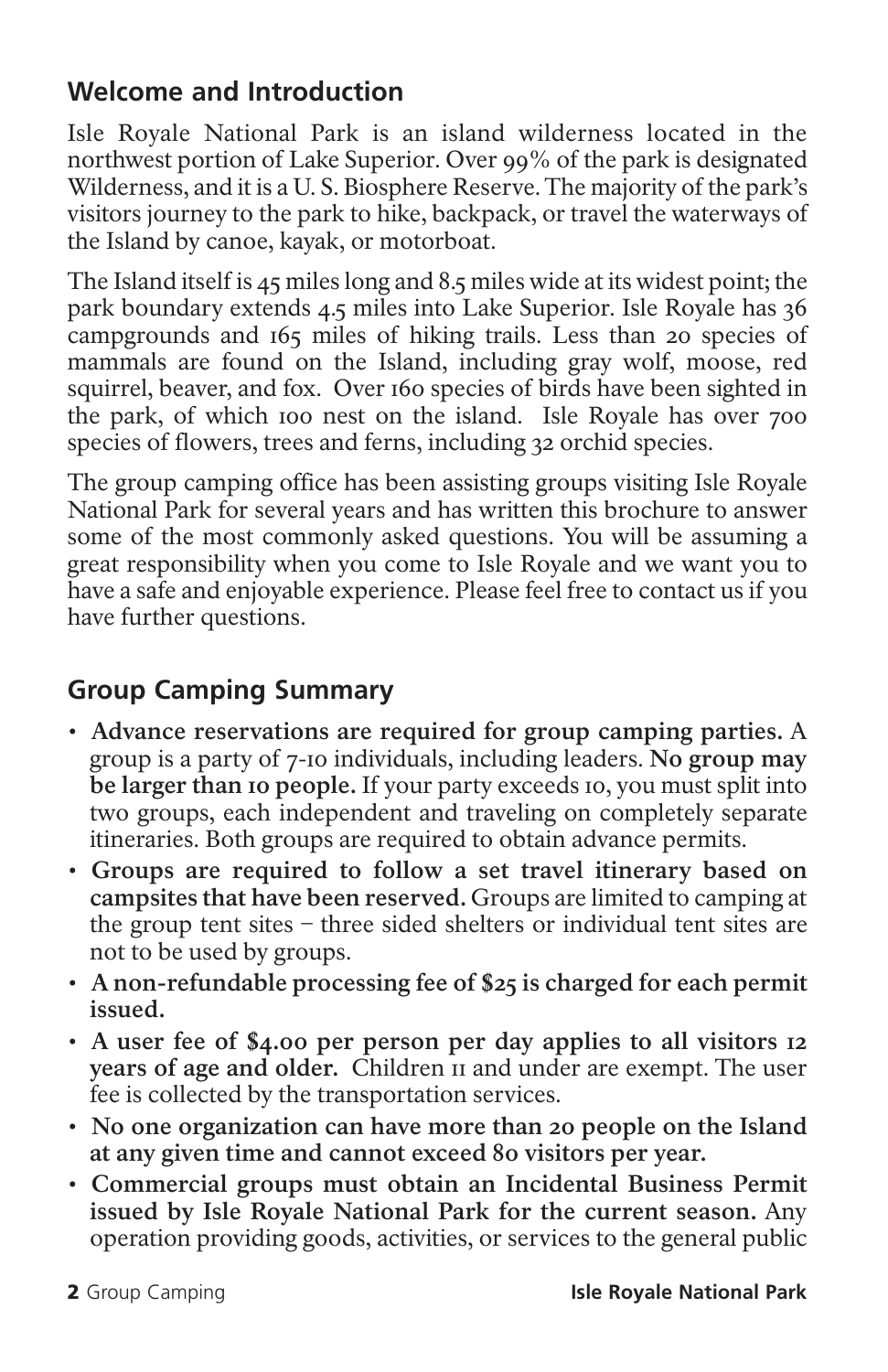nps.gov

**Isle Royale National Park Map**

**close map print map**



**[Park Directions Page »](javascript:void(0);)**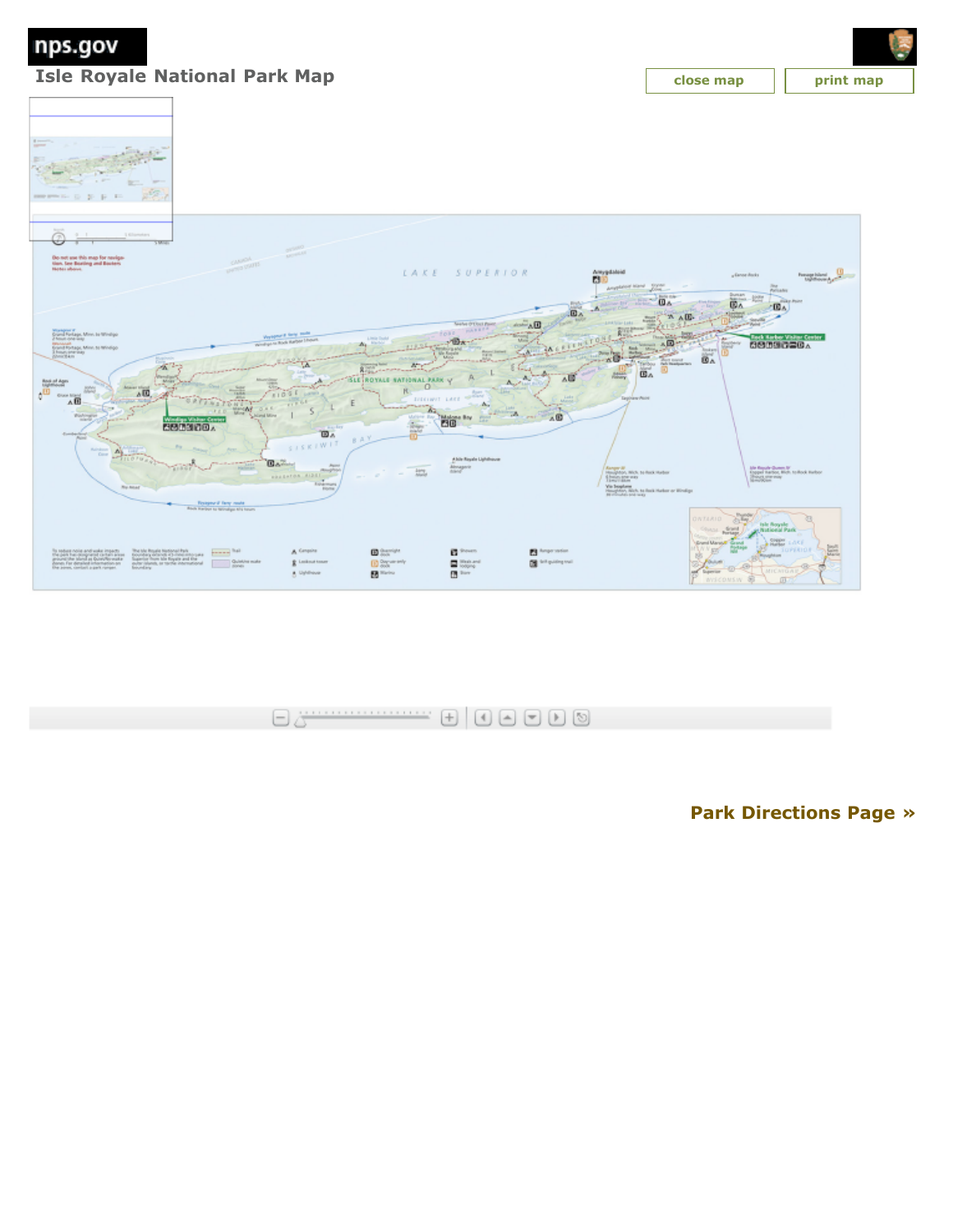# **Isle Royale**

**National Park Service<br>U.S. Department of the Interior** 

**Isle Royale National Park** 

# **Windigo Area Guide**



|                                            | cow moose wades into the protected harbor, an osprey circles overhead. This is the edge of<br>Wilderness. Welcome                                                                                                                                                                                                                                                                                                                                                                                                                                                                                                                                                                                                                              |                                                                                                                                                                                                                                                                                                                                                                                                                                                                                                                                                                        |
|--------------------------------------------|------------------------------------------------------------------------------------------------------------------------------------------------------------------------------------------------------------------------------------------------------------------------------------------------------------------------------------------------------------------------------------------------------------------------------------------------------------------------------------------------------------------------------------------------------------------------------------------------------------------------------------------------------------------------------------------------------------------------------------------------|------------------------------------------------------------------------------------------------------------------------------------------------------------------------------------------------------------------------------------------------------------------------------------------------------------------------------------------------------------------------------------------------------------------------------------------------------------------------------------------------------------------------------------------------------------------------|
| <b>A Community Carved</b><br>from the Wild | Step one hundred years into the past and imagine living<br>in this isolated outpost year round. A community of 135<br>worked and played on the island's west end; although<br>the forest has grown and hidden much of the evidence,<br>a discerning eye may discover remnants of the people<br>who once lived here.<br>The Wendigo Mining Company operated from their<br>headquarters, which was located just behind the Win-<br>digo Visitor Center, from 1890-1892. Workers and their<br>families braved the isolation and long winter months<br>in hopes that a workable deposit of copper would be<br>found - it never was. After these few brief years this                                                                               | bustling mining company port and the small settle-<br>ment of Wendigo fell silent, ending the last attempt to<br>mine copper from Isle Royale.<br>The network of old mining roadways stretching be-<br>tween Huginnin Cove and Lake Desor now serve as<br>pathways into Isle Royale's Wilderness. As you follow<br>these trails, you walk in the footprints of those who<br>came before. Look carefully, rusty nails, rotted timbers<br>and broken clay pipes all have stories to tell: stories<br>of those who called this place "home" in a time not so<br>long ago. |
| <b>Members Only</b>                        | If you wanted to visit Windigo in the early 1900s, you<br>needed to carry a membership card! The Washington<br>Club, a group of Duluth businessmen, used this area<br>as a private retreat. They relaxed in their club house,<br>the former headquarters for the mining company; and<br>tried their luck hunting caribou and other game. They                                                                                                                                                                                                                                                                                                                                                                                                  | even had white-tailed deer imported to the island! The<br>deer and caribou are gone and so is the club. Only the<br>building's foundation, beside the present day Windigo<br>store, remains.                                                                                                                                                                                                                                                                                                                                                                           |
| <b>A Guiding Beacon</b>                    | Captains navigating the western passage around Isle<br>Royale must have breathed a sigh of relief after pass-<br>ing the warning light of the Rock of Ages Lighthouse, a<br>double flash every ten seconds that could be seen for<br>almost 20 miles.<br>Among the most remote life stations on the continent,<br>the light was "home" to keepers who lived there for<br>months at a time, protecting vessels from the dangers<br>of the surrounding shallow reef.<br>The light's second-order Fresnel lens was the largest<br>sized lens used on the Great Lakes. View this magnifi-<br>cent lens at the Windigo Visitor Center. It was relocated<br>to Windigo in 1985 when the Coast Guard installed a<br>new battery-powered solar beacon. |                                                                                                                                                                                                                                                                                                                                                                                                                                                                                                                                                                        |
| <b>No Moose Allowed!</b>                   | Isle Royale supports a large population of moose. In<br>1995 an amazing 2400 moose were estimated to be on<br>the Island! Near the Windigo Store, you can witness the<br>effect that these large herbivores have on the Island's                                                                                                                                                                                                                                                                                                                                                                                                                                                                                                               | The difference between the "moose-free" exclosure<br>and the surrounding forest landscape is dramatic.<br>While current populations of moose are smaller,<br>they still continue to have enormous impact on the                                                                                                                                                                                                                                                                                                                                                        |

vegetation. A fenced-in exclosure, installed in 1979, was

designed to keep moose out.

Island.